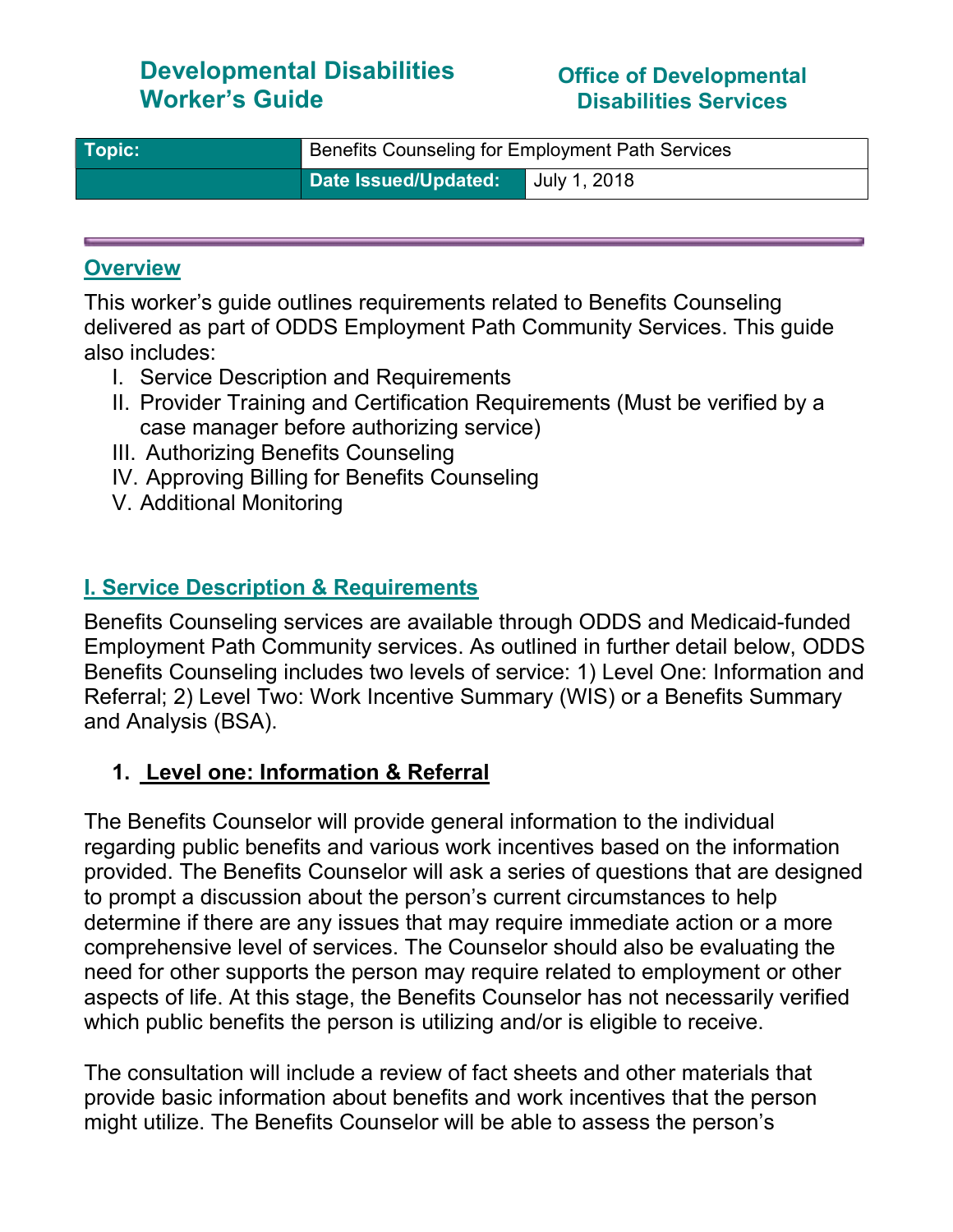questions/concerns about benefits and working, and provide preliminary information regarding how benefits can be managed while working. The Benefits Counselor must also provide the person with a written advisement that outlines the information discussed. Because the person's benefits have not yet been verified, the Benefits Counselor will not be able to provide detailed answers during this phase of services. This level of service can typically be completed in one meeting.

### 2. Level Two: Work Incentive Summary (WIS) or Benefits Summary and Analysis (BSA)

During Level Two services (Work Incentive Summary or Benefits Summary and Analysis) the Benefits Counselor will conduct an in-depth interview with the person to assess the issues and questions related to that person's benefits and working. The Counselor will obtain verification of the person's current benefits, confirm any benefit issues that need to be resolved, and identify relevant work incentives to recommend.

The Work Incentive Summary or Benefits Summary and Analysis provide a personalized written report about the person's public benefits and relevant work incentives. These two types of reports include either:

- A Work Incentive Summary (WIS) for those who do not have a job goal yet and summarizes the work incentives that will allow them to financially get ahead when working; or
- A Benefits Summary & Analysis (BSA) for those who have an idea of how much they will work and earn. This report analyzes how a specific earning goal will impact benefits the person has and recommends specific work incentives.

# When is the second level of Benefits Counseling services needed?

During Initial Information and Referral, the Benefits Counselor will utilize a decision tree to determine if the individual could benefit from a Work Incentive Summary (WIS) or a Benefits Summary & Analysis (BSA). A Work Incentive Summary or Benefits Summary and Analysis may be appropriate if the individual, for example:

- Receives Supplemental Security Income (SSI) and is working;
- Expects to start working in the next two months;
- Is interested in using a Plan to Achieve Self-Support (PASS);
- Receives a reduced Federal Benefit Rate (FBR) and has questions;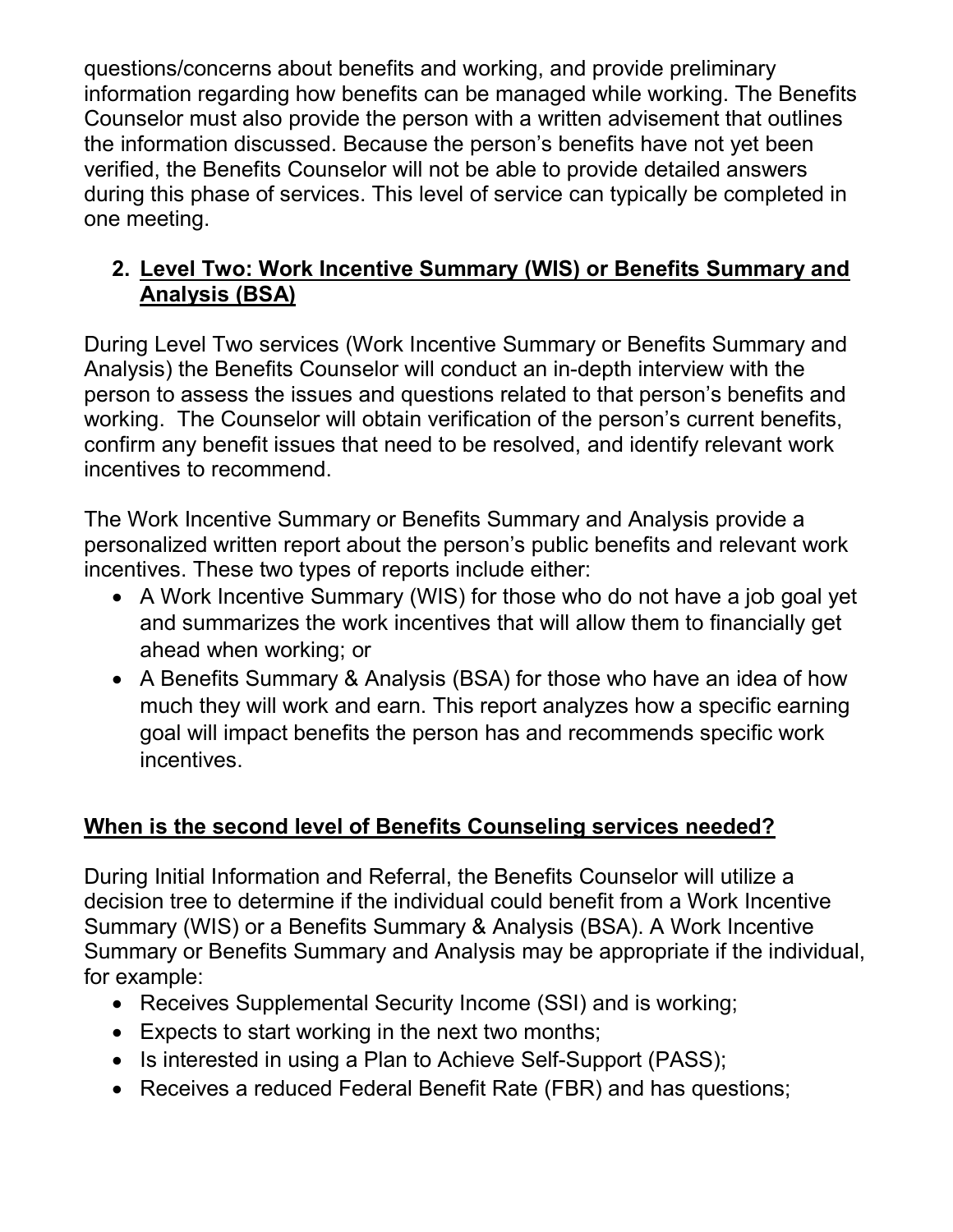- Receives Social Security Disability Insurance (SSDI), Childhood Disability Benefit (CDB), or Disabled Widow(ers) Benefit (DWB) and has worked above Trial Work Period (TWP) threshold since entitlement; or
- The person or others are concerned about the impact working might have on the person's benefits and more information is needed.

Note that the above are examples of reasons why a WIS or BSA may be needed. There may be other reasons for needing a WIS or BSA.

# II. Provider Training and Certification Requirements

Only certified and endorsed employment service agencies may deliver ODDSfunded Benefits Counseling. Benefits counseling may only be delivered by a qualified and certified Benefits Counselor who is employed by an ODDS employment service agency. Benefits Counseling may be delivered as part of Employment Path Community services.

A Benefits Counselor must be on the list of ODDS-approved Benefits Counselors. Before authorizing a Benefits Counselor to provide Benefits Counseling, the Case managers must verify the Benefits Counselor is on the list of ODDS-approved Benefits Counselors found on the Employment Policy website. The case manager must also independently verify the Benefits Counselor maintains current training and certification requirements.

An employment professional can be added to the list of qualified Benefits Counselors by sending information regarding the required certification to: employment.first@dhsoha.state.or.us

Training and certification requirements include the following:

- Benefits Counselors must maintain one of the following approved certifications for Benefits Counseling:
	- 1. Oregon WIN Certification
	- 2. VCU/Social Security Administration Certification
	- 3. Cornell Certification
	- 4. Any other Department-Approved Substantial Equivalent.
- Benefits Counselors must demonstrate competencies of an employment professional by completing the online modules within one year of hire.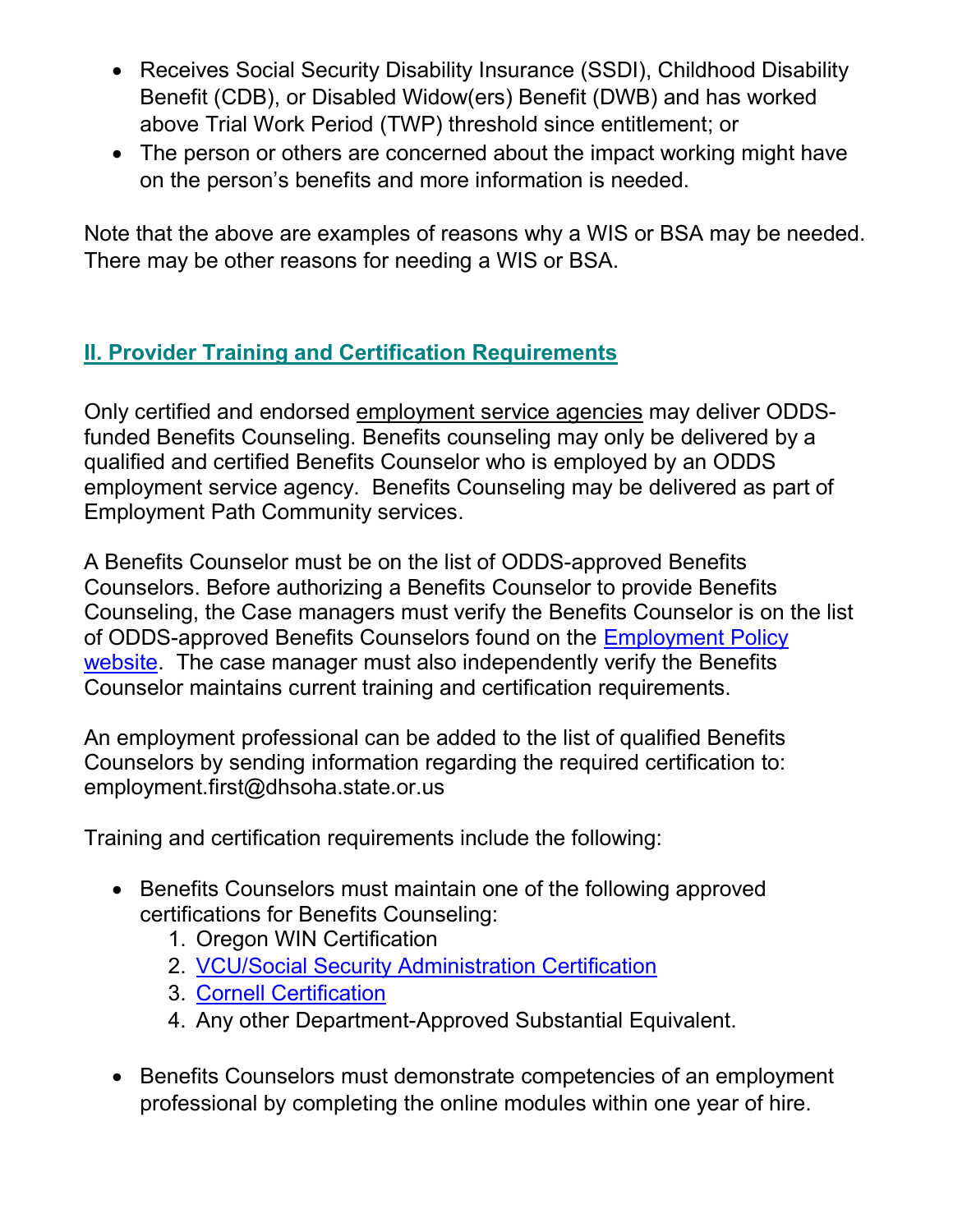- The continuing education required to maintain approved benefits counseling certifications satisfy the requirement that employment professionals complete 12 hours of annual supported employment training.
- Holding an approved Benefits Counseling certification is sufficient for requirements that employment professionals take an approved training within 90 days of delivering services.
- Prior to the delivery of Benefits Counseling services, and annually thereafter, a Benefits Counselor must submit a written WIS or BSA to ODDS for review.
- Approved Benefits Counselors may participate in monthly technical assistance calls administered by DHS.

# **III. Authorizing Benefits Counseling**

The case manager may authorize Benefits Counseling if it is anticipated it will be needed within the upcoming ISP year. An ISP change of service form may also be completed if circumstances arise during the ISP year that mean Benefits Counseling is needed.

| <b>Employment Path Community - Benefits Counseling Services</b> |                                                                                                      |                      |                                                                                                            |                                                                                                            |  |
|-----------------------------------------------------------------|------------------------------------------------------------------------------------------------------|----------------------|------------------------------------------------------------------------------------------------------------|------------------------------------------------------------------------------------------------------------|--|
| Level                                                           | Information &                                                                                        | <b>OR541</b>         | May be authorized if                                                                                       | Up to 3 hours per                                                                                          |  |
|                                                                 | Referral                                                                                             | (WB)                 | the person is interested<br>in working, but has<br>questions or concerns<br>related to benefits.           | plan year.<br><b>Additional hours</b><br>must be approved<br>by the case                                   |  |
|                                                                 |                                                                                                      |                      |                                                                                                            | manager.                                                                                                   |  |
| Level<br>$\overline{2}$                                         | <b>Work</b><br>Incentive<br>Summary<br>(WIS) or<br><b>Benefits</b><br>Summary &<br>Analysis<br>(BSA) | <b>OR541</b><br>(WC) | Is generally authorized<br>when a person has a<br>job and questions or<br>concerns related to<br>benefits. | Up to 12 hours<br>per plan year.<br><b>Additional hours</b><br>must be approved<br>by the case<br>manager. |  |

Both Level One and Level Two should be authorized if it is anticipated the person will get a job shortly and has questions or concern regarding benefits.

See the ODDS expenditure guidelines for additional information, including information regarding the rate.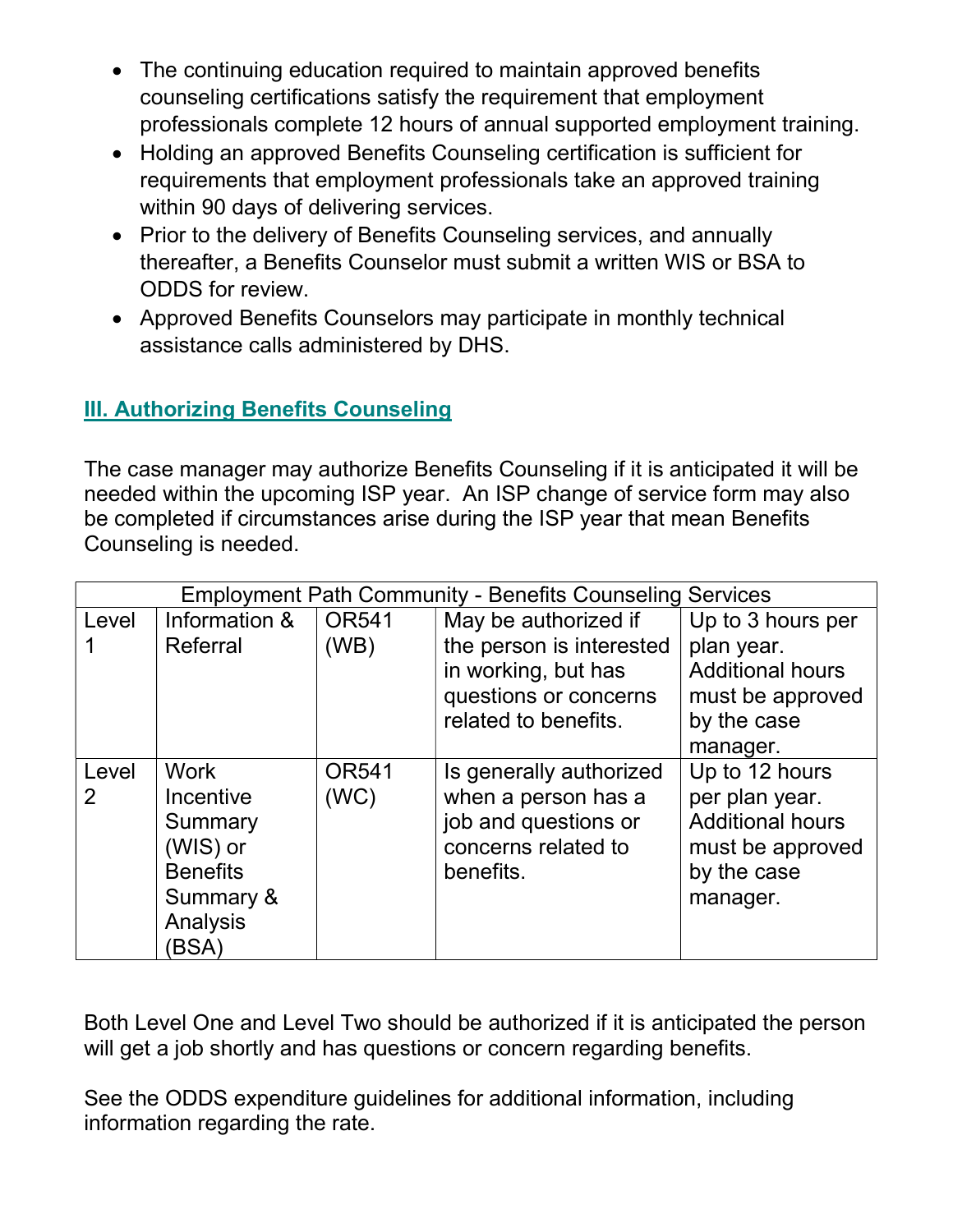### How many hours can be used for Benefits Counseling services?

It is estimated that up to three hours may be needed (per plan year) for Information and Referral (Level One) services. If additional hours are needed, an exception must be requested by the person or provider and approved by the case manager.

It is estimated that up to 12 hours may be needed (per plan year) for the Work Incentive Summary or Benefits Summary and Analysis or (WIS\BSA) Service. If additional hours are needed, an exception must be requested by the person or provider and approved by the case manager, or a referral to WIN or WIPA should be made.

ODDS Benefits Counseling should include a meeting with the person to get background information and to provide resources and information to the person, but, similar to Professional Behavior Services, some hours may be billed for time spent writing reports, time spent verifying information regarding the client's benefits, or other similar Benefits Counseling activities required to advise the client being served. If additional hours are needed, beyond the 25 hours per week limit on Employment Path Services (or a combination of ODDS Employment Services), then an exception must be submitted to ODDS for review.

The entire support team should be actively involved in benefits counseling so they are able to provide ongoing supports after these services end. Natural supports should be brought in whenever possible.

# IV. Approving Billing for Benefits Counseling

An outcome of Information & Referral services will also include a write up of the advisement. A referral for Work Incentive Summary or Benefits Summary and Analysis (WIS\BSA) is not necessary for payment of this service to occur. If Level One services (Information & Referral) result in a determination that Level Two services are needed (to complete a Work Incentive Summary or Benefits Summary and Analysis (WIS\BSA), then Level Two services are generally provided within two months from completion of the Level One Benefits counseling.

The outcomes of Level Two services include:

1. A report (the WIS or BSA) that summarizes the individual's current benefit status, explain relevant work incentives and provide recommendations for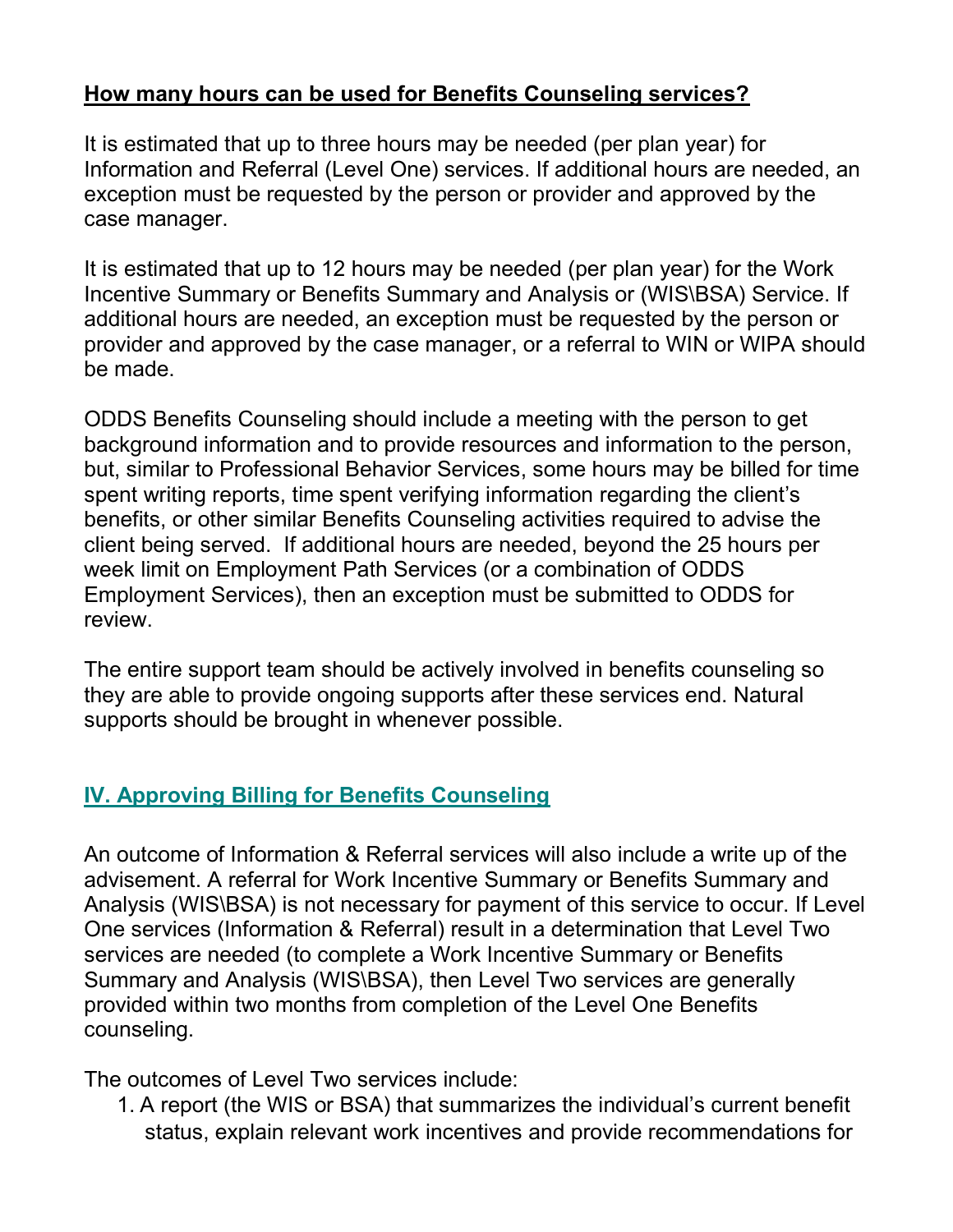addressing any benefit issues. These include an action plan of next steps that identify what items or issues need to be addressed, who is responsible, etc. This may be reporting wages to Social Security, follow along supports, etc. Once the report is completed, the Benefits Counselor will review the document with the individual and others the individual wants to have a detailed explanation of the content.

2. A referral to Work Incentive Plan Services if necessary. The need for this service will be assessed after a WIS or BSA is completed. This referral is not required for a service payment to occur.

# V. Additional Monitoring

- ODDS will verify Benefits Counselors have met qualification and training requirement upon enrollment. Benefits Counselors approved to deliver Benefits Counseling services will be on the list of approved providers.
- Licensing will verify qualifications during licensing reviews.
- Training and certification will also be tracked by ODDS through iLearn.

# Technical Assistance

- Available through WIN Administration or ODDS.
- Certified Benefits Counselors are expected to participate in monthly technical assistance calls available through DHS.

# Form(s) that apply:

# Definition(s):

# Reference(s):

### Work Incentives Network (WIN):

A free benefits and work incentives counseling program provided by the Department of Human Services with administration and technical assistance housed with the Vocational Rehabilitation program. Services are provided by 11 Certified Work Incentive Coordinators (WICs) who are located in Independent Living Centers around the state.